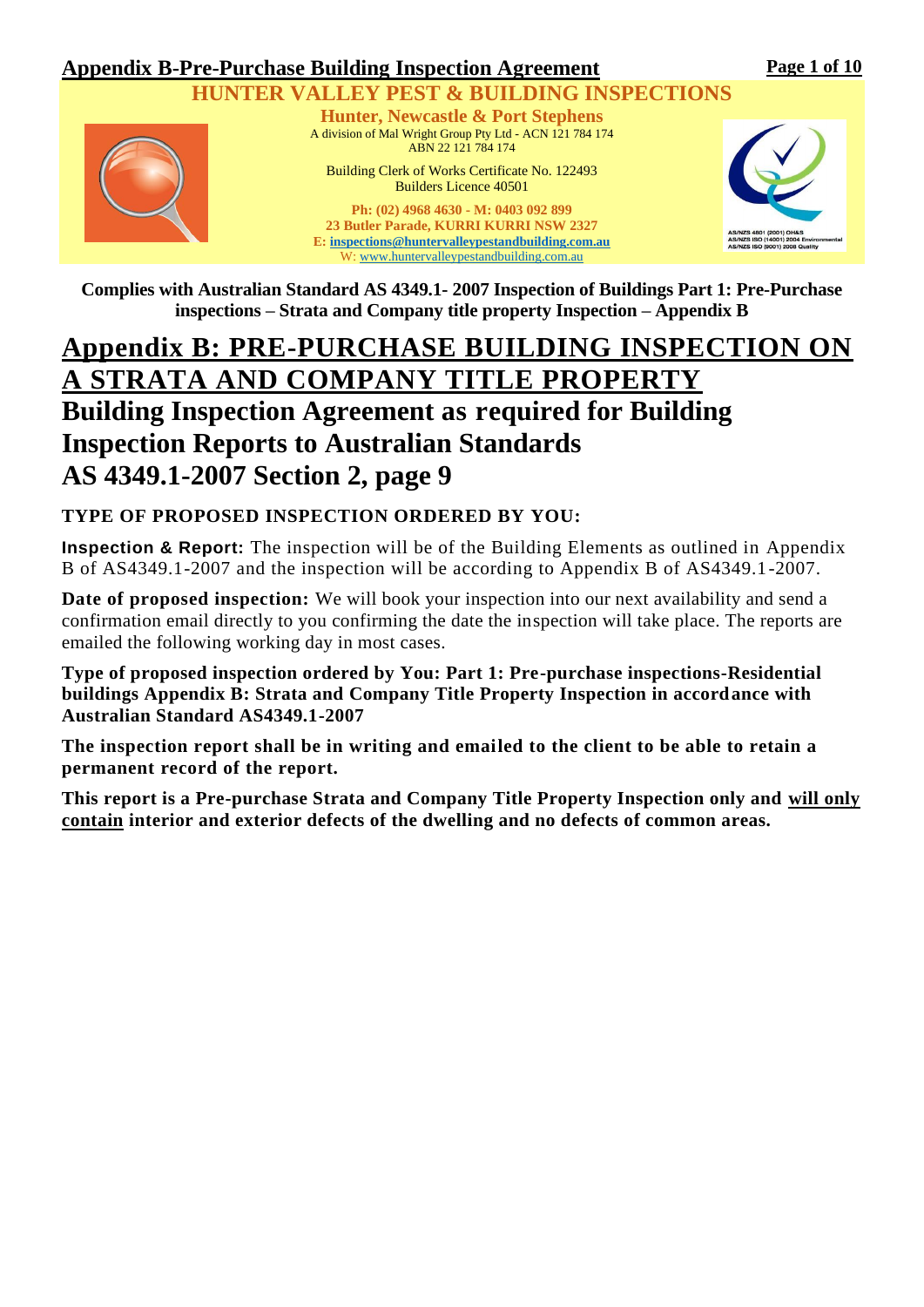

## **VALLEY PEST & BUILDING INSPECTIONS**



**Hunter, Newcastle & Port Stephens** A division of Mal Wright Group Pty Ltd - ACN 121 784 174 ABN 22 121 784 174

Building Clerk of Works Certificate No. 122493 Builders Licence 40501

**Ph: (02) 4968 4630 - M: 0403 092 899 23 Butler Parade, KURRI KURRI NSW 2327 E[: inspections@huntervalleypestandbuilding.com.au](mailto:inspections@huntervalleypestandbuilding.com.au)** W: [www.huntervalleypestandbuilding.com.au](http://www.huntervalleypestandbuilding.com.au/)



## **Cost**

This report is a Strata and Company Title Property Inspection, on agreement you have agreed to pay the costs (includes GST) to our terms of trading.

## **The report must be paid for in full prior to the inspection taking place, so we will email you a tax invoice for details of payment methods once access has been confirmed.**

# **Cancellations**

If you are to cancel the report, this must be done by phone direct to Mal Wright on 0403 092 899.

If this is the case, just let us know as soon as possible.

- 1. If the report is cancelled before 24hrs prior to the inspection taking place a 10% cancellation will apply for administration costs.
- 2. If the report is cancelled within 24 working business hours prior to the inspection date or a 25% cancellation fee will apply.

If you cancel the inspection and wish to leave the money already paid in trust, then this money can be used as payment for your next inspection. So, then NO cancelation fees will apply unless the money is refunded later; then the original cancellation timeline circumstances will apply.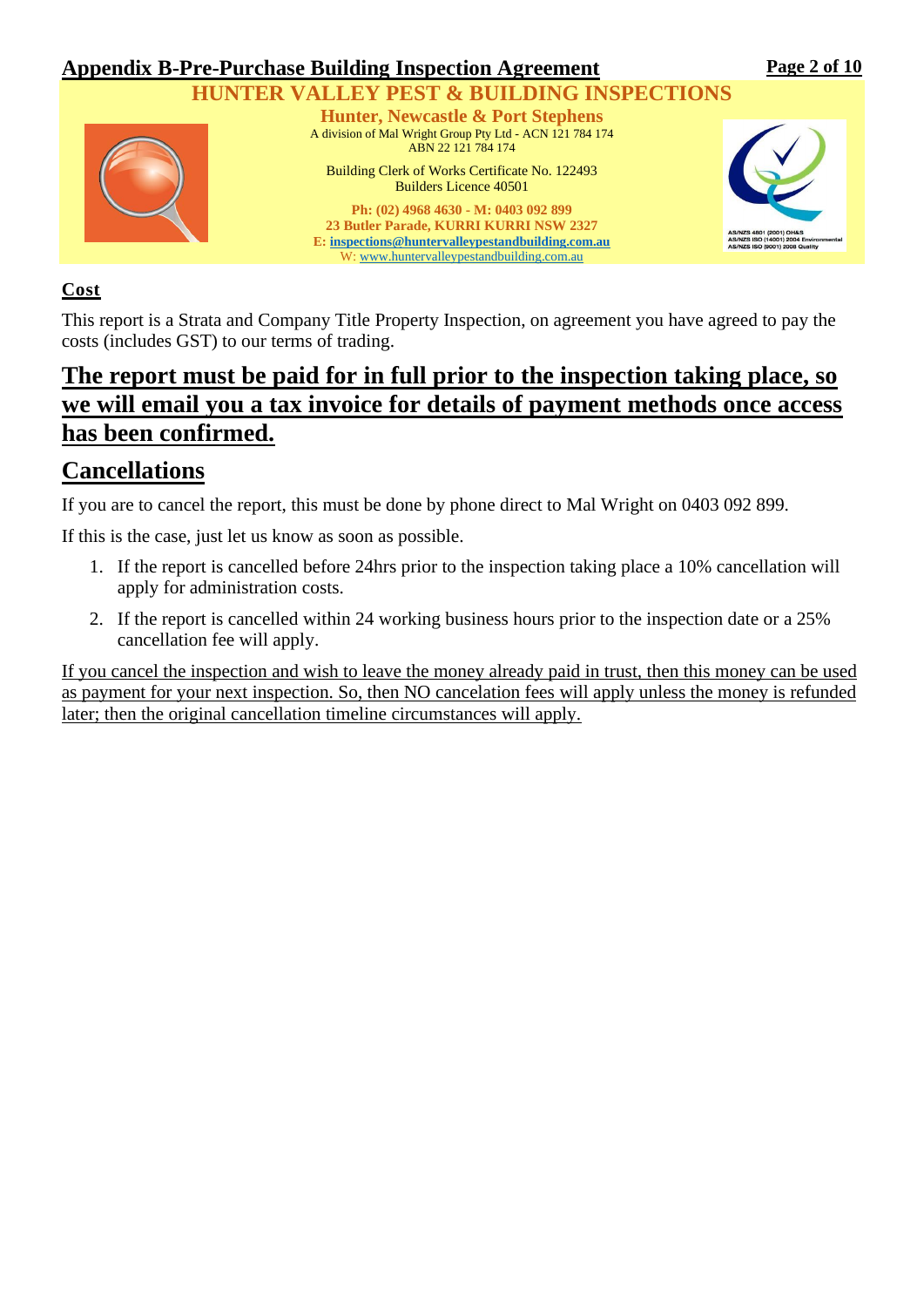

**Page 3 of 10** 

### **Please Note**

To avoid any misunderstanding as to the type of inspection We will carry out and the scope of the resulting report You should immediately read, this agreement. In ticking the agreement box on the bottom of the online create a new booking form. You agree that this document forms the agreement between You and Us. We will carry out the inspection and report ordered by You in accordance with this agreement and You agree to pay for the inspection and the report.

The inspector shall inspect all building elements. The building elements typically present in residential buildings. The Inspection will be carried out in accordance with AS4349.1-2007. The purpose of the inspection is to provide advice to a prospective purchaser regarding the condition of the property at the date and time of inspection. Areas for Inspection shall cover all safe and accessible areas. This is a defects report and not a compliance report so cannot be relied on as a compliance report.

#### **General**

Pre-purchase inspections on strata and company title buildings and similar forms of community title are subject to particular issues that can result in problems between the client and inspector.

Probably the most common problem is the failure of the client to appreciate the significance of the difference between individual and common property.

Sometimes, pre-purchase inspections are not requested because of an assumption that an examination of the strata records alone will adequately inform the purchaser of potential defects. Body corporate records will only disclose those defects that have been brought formally to the attention of the body corporate. The records will not necessarily reveal all the defects.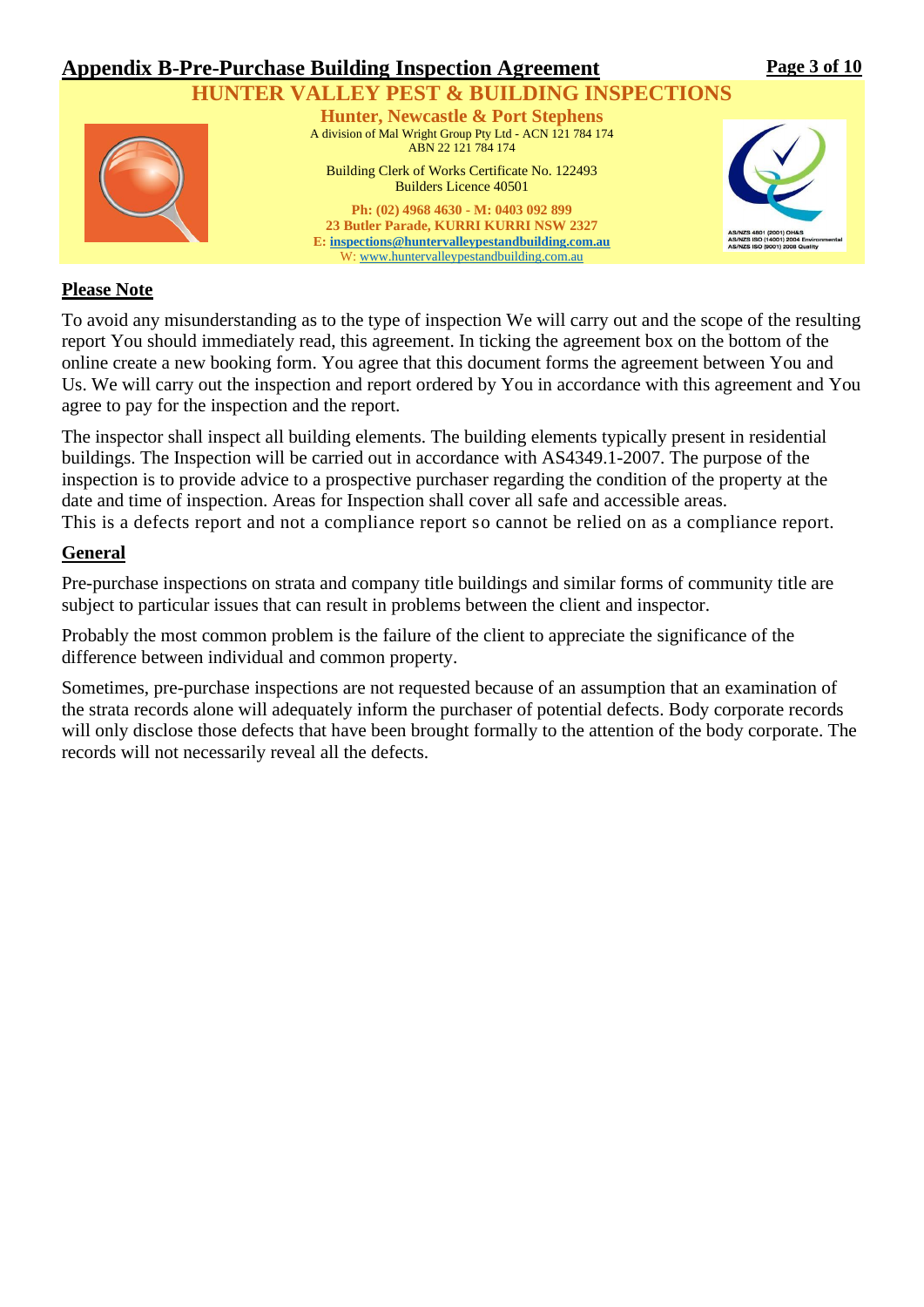

## **SCOPE OF THE INSPECTION & THE REPORT:**

The Inspection will be carried out in accordance with AS4349.1-2007. The purpose of the inspection is to identify major defects, the incidence of minor defects and safety hazards associated with the property at the time of the inspection. The inspection and reporting are limited to Appendix B of AS4349.1-2007.

**1.** The report does not include an estimate of the cost for rectification of the Defects. The overall condition of this building has been compared to similarly constructed and reasonably maintained buildings of approximately the same age. Areas for Inspection shall cover all safe and accessible areas.

**2.** The inspection shall comprise a visual assessment of the items listed in Appendix B to AS4349.1- 2007 for the structures within 30 metres of the building and within the site boundaries including fences.

**3.** Subject to safe and reasonable access (See Definitions below) the Inspection will normally report on the condition of each of the following areas: -

- The interior
- The roof void (where applicable)
- The exterior
- The sub-floor (where applicable)
- The site

**4.** The inspector will report individually on Major Defects and Safety Hazards evident and visible **on the date and time of the inspection**. The report will also provide a general assessment of the property and collectively comment on Minor Defects which would form a normal part of property maintenance.

**5.** Where a Major Defect has been identified, the inspector will give an opinion as to why it is a Major defect and specify its location.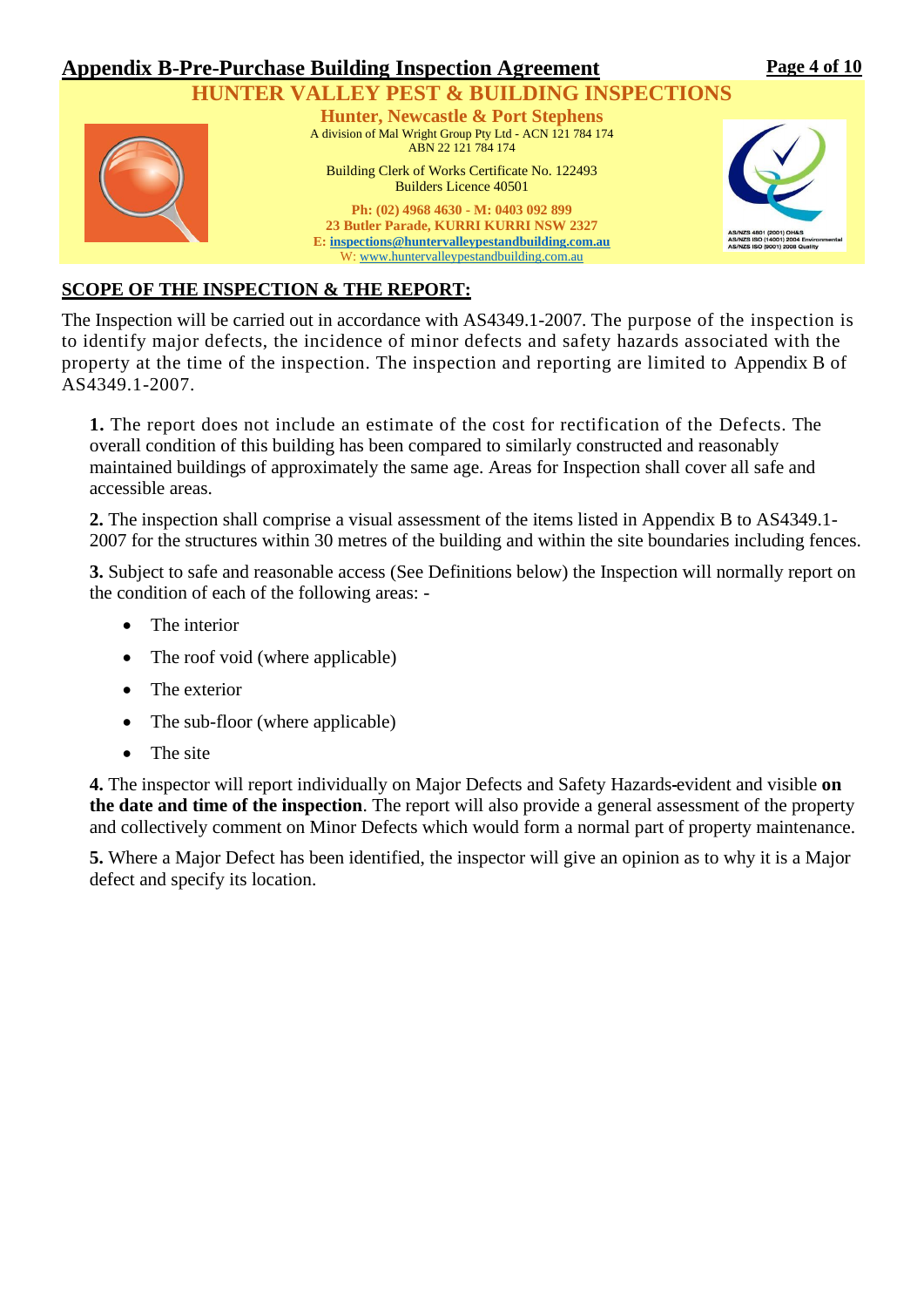

### **Limitations**

- 1. The Inspector will conduct a non–invasive visual inspection which will be limited to those accessible areas and sections of the property to which Safe and Reasonable Access (see Definitions below) is both available and permitted on the date and time of the inspection. Areas where reasonable entry is denied to the inspector, or where safe and reasonable access is not available, are excluded from and do not form part of, the inspection. Those areas may be the subject of an additional inspection upon request following the provision or reasonable entry and access.
- 2. The Inspection **WILL NOT** involve any invasive inspection including cutting, breaking apart, dismantling, removing or moving objects including, but not limited to, roofing, wall and ceiling sheeting, ducting, foliage, mouldings, debris, roof insulation, sarking, sisalation, floor or wall coverings, sidings, fixtures, floors, pavers, furnishings, appliances or personal possessions.
- 3. The Inspection and Report compares the inspected building with a building that was constructed in accordance with the generally accepted practice at the time of construction and which has been maintained such that there has been no significant loss of strength and durability.
- 4. The inspector CANNOT see or inspect and EXCLUDES inside walls, between floors, inside skillion roofing, inside the eaves, behind stored goods in cupboards, in other areas that are concealed or obstructed. Insulation and sisalation in the roof void will conceal timbers and may make inspection of the area unsafe for the inspector. The inspector WILL NOT dig, gouge, force or perform any other invasive procedures. An invasive inspection will not be performed unless a separate contract is entered into under Australian Standards AS 4349.0-2007.
- 5. The Report is not a certificate of compliance that the property complies with the requirements of any Act, regulation, ordinance, local law or by-law, or as a warranty or an insurance policy against problems developing with the building in the future.
- 6. The inspection WILL NOT report on the presence or not of Timber Pest activity. You should have an inspection carried out in accordance with AS 4349.3-1998 Timber Pest Inspections, by a fully qualified, licensed and insured Timber Pest Inspector.
- 7. If Timber Pest damage is found, then it will be reported. The inspector will only then report on the damage which is readily visible. There may be concealed damage in walls etc… and We strongly recommend You arrange for Us to carry out an invasive inspection to discover the full extent of the damage. If any evidence of Timber Pest damage is reported then Timber Pest activity may also be present. It is very important that You have an AS 4349.3-1998 Timber Pest Inspection carried out by a fully qualified, licensed and insured Timber Pest Inspector.
- 8. The inspector will report the conditions that **on the day and at the time of the inspection** were evident and visible. The Australian Standard AS 4349.1-2007 warns that the report must not be seen as an all-encompassing report but rather as a "reasonable attempt to identify significant items". Minor defects and imperfections will be reported as a part C which is a Building Elements report. The inspection and report CANNOT report on any defects which may not be apparent due to prevailing weather conditions at the time of the inspection. Such defects may only become apparent in differing weather conditions.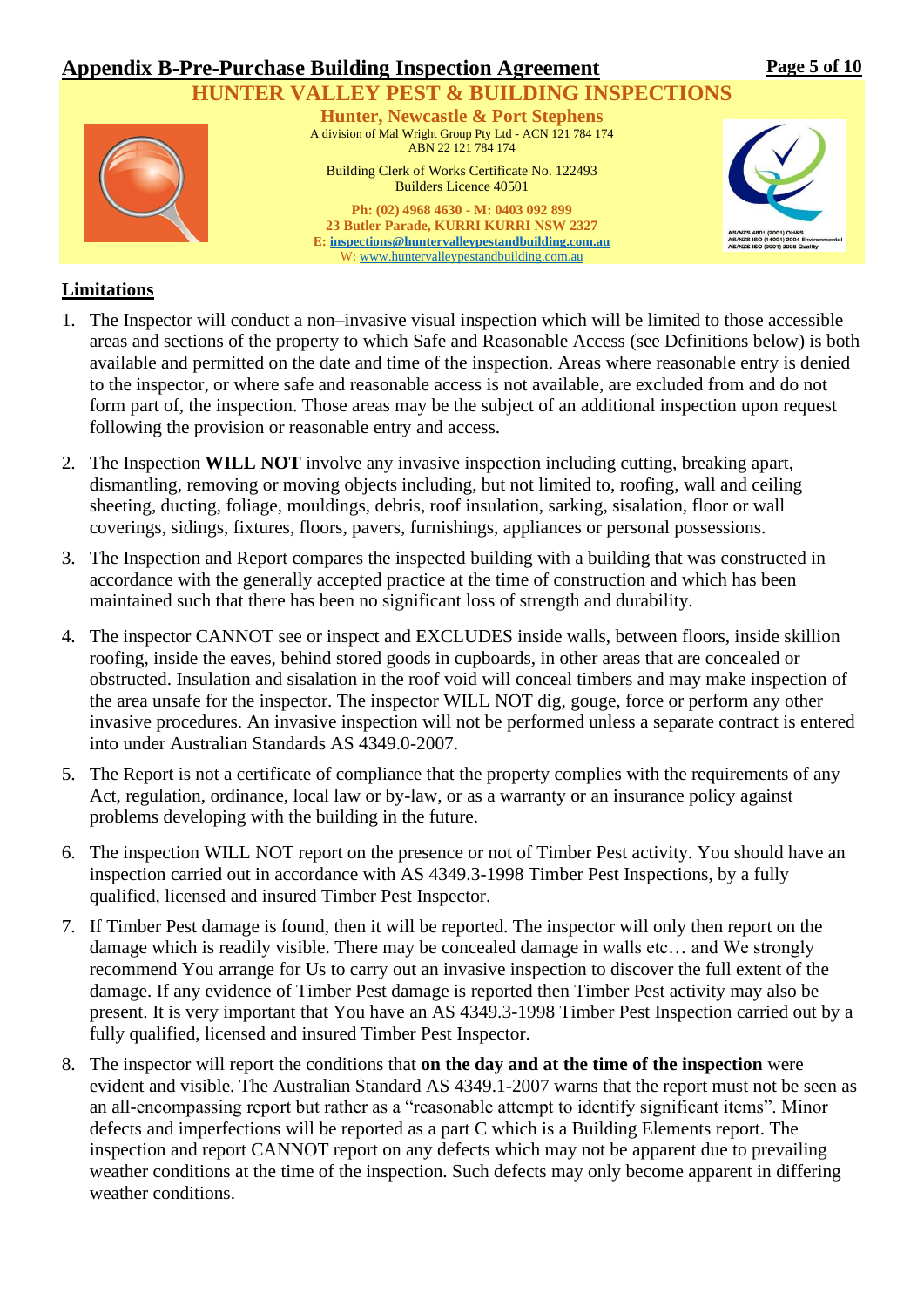#### **Appendix B-Pre-Purchase Building Inspection Agreement HUNTER VALLEY PEST & BUILDING INSPECTIONS Hunter, Newcastle & Port Stephens** A division of Mal Wright Group Pty Ltd - ACN 121 784 174 ABN 22 121 784 174 Building Clerk of Works Certificate No. 122493 Builders Licence 40501 **Ph: (02) 4968 4630 - M: 0403 092 899 23 Butler Parade, KURRI KURRI NSW 2327 E[: inspections@huntervalleypestandbuilding.com.au](mailto:inspections@huntervalleypestandbuilding.com.au) Page 6 of 10**

9. **ASBESTOS**: **"No inspection for asbestos will be carried out at the property and no report on the presence or absence of asbestos will be provided.** If during the course of the Inspection asbestos or materials containing asbestos happened to be noticed, then this may be noted in the general remarks section of the report. If asbestos is noted as present within the property, then you agree to seek advice from a qualified asbestos removal expert as to the amount and importance of the asbestos present and the cost sealing or of removal.

W: [www.huntervalleypestandbuilding.com.au](http://www.huntervalleypestandbuilding.com.au/)

- 10. **MOULD (MILDEW AND NON-WOOD DECAY FUNGI) DISCLAIMER***:* No inspection or report will be made for Mould (Mildew) and non-wood decay fungi.
- 11. **Estimating Disclaimer***:* No estimates provided in the Report are merely opinions of possible costs that could be encountered, based on the knowledge and experience of the inspector, and are not estimates in the sense of being a calculation of the likely costs to be incurred. The estimates are NOT a guarantee or quotation for work to be carried out. The inspector accepts no liability for any estimates provided throughout this report where they occur you agree to obtain and rely on independent quotations for the same work.
- 12. If the property to be inspected is occupied then You must be aware that furnishings or household items may be concealing evidence of problems, which may only be revealed when the items are moved or removed. In some cases, the concealment may be deliberate. If You are the purchaser and not the owner of the property to be inspected then You should obtain a statement from the owner as to any Timber Pest activity or damage, timber repairs or other repairs, alterations or other problems to the property known to them and what, if any, other work has been carried out to the property including Timber Pest treatments. It is important to obtain copies of any paperwork issued and the details of all work carried out. Ideally the information obtained should be given to the inspector prior to the inspection being carried out.

Obtain a statement from the owner as to:

- a) any Timber Pest activity or damage
- b) timber repairs or other repairs alterations or other problems to the property known to them
- c) any other work carried out to the property including Timber Pest treatments
- d) obtain copies of any paperwork issued and the details of all work carried out
- e) Indemnify the Inspector from any loss incurred by You relating to the items listed in clause a) above where no such statement is obtained.

### 13. **The inspections Will not cover or report on the following conditions (see AS 4349.1-2007 for full details):**

- Environmental matters such as aspect, sunlight, privacy, streetscape, views etc.
- Proximity to railways, flight paths or busy road traffic etc.
- Health or safety conditions such as the presence of asbestos, lead, radon, and urea formaldehyde or toxic soils etc.
- Heritage or security matters
- The inspector will not report on pools, spas or ponds etc. You should obtain the services of a pool specialist to carry out an inspection and report.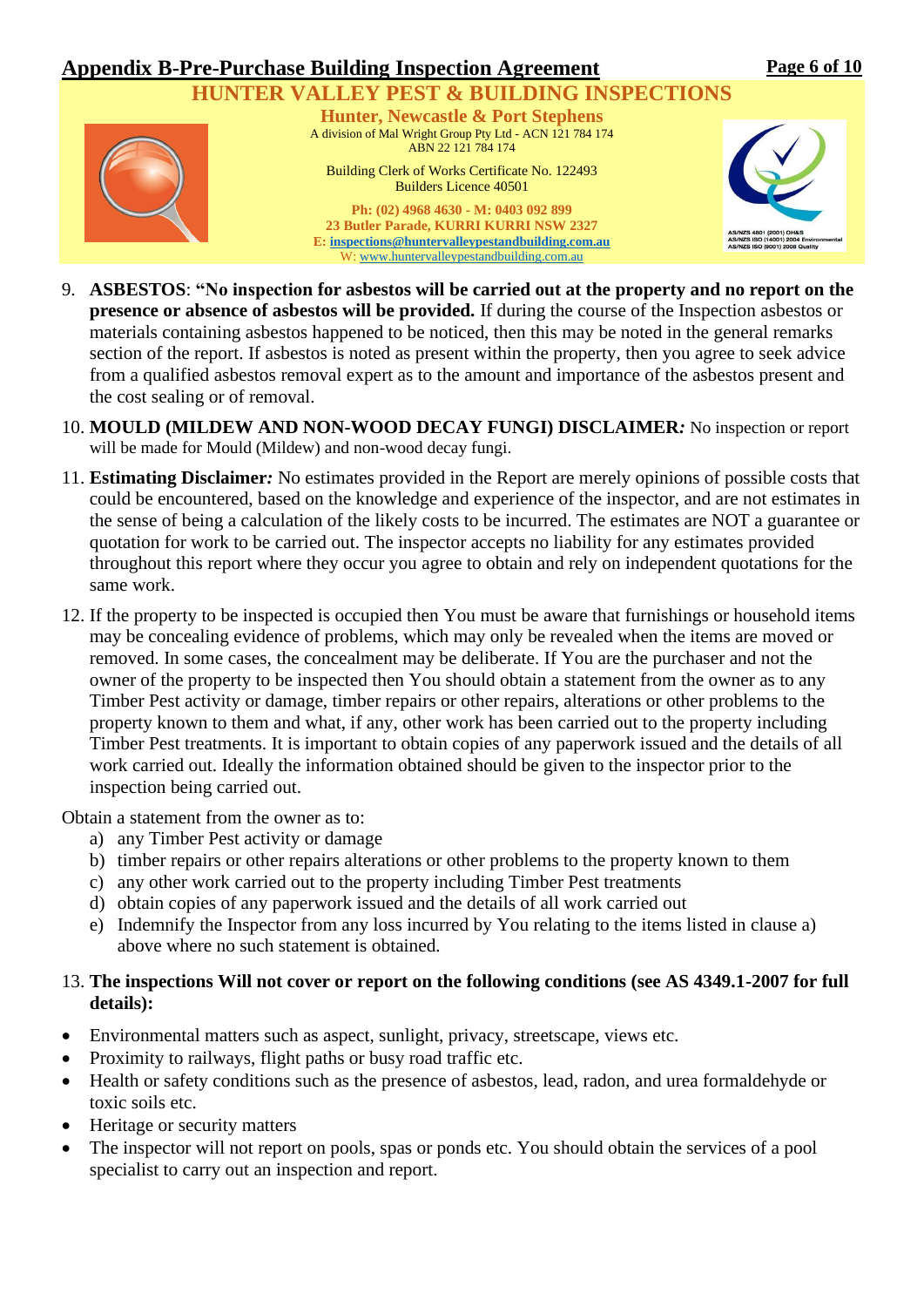## **HER VALLEY PEST & BUILDING INSPECTIONS**



**Hunter, Newcastle & Port Stephens** A division of Mal Wright Group Pty Ltd - ACN 121 784 174 ABN 22 121 784 174

Building Clerk of Works Certificate No. 122493 Builders Licence 40501

**Ph: (02) 4968 4630 - M: 0403 092 899 23 Butler Parade, KURRI KURRI NSW 2327 E[: inspections@huntervalleypestandbuilding.com.au](mailto:inspections@huntervalleypestandbuilding.com.au)** W: [www.huntervalleypestandbuilding.com.au](http://www.huntervalleypestandbuilding.com.au/)



#### **The inspections Will not cover or report on the following conditions (see AS 4349.1-2007 for full details) continued:**

- Apart from surface water drainage, site drainage including storm water and sewage.
- The condition of pools or spas ponds etc.
- Fire protection or safety.
- Plumbing and electrical wiring etc including unauthorised or illegal plumbing or electrical work.
- Unauthorised or illegal building work,
- The durability of exposed finish materials.
- Neighbourhood usage such as pests, closeness to mines, public transport, hotels, stormwater drains, public entertainment venues etc.
- Document analysis e.g., sewer drainage, plans and diagrams, surveys, building approvals, compliance etc.
- 14. A full list and details of the areas and item to be inspected are contained in the Australian Standard AS 4349.1-2007.
- 15. Where the property is a strata or similar title, the inspector will only inspect the interior and immediate exterior of the particular unit requested to be inspected.
- 16. You agree that We cannot accept any liability for Our failure to report a defect that was concealed by the owner of the building being inspected and You agree to indemnify Us for any failure to find such concealed defects.
- 17. If the inspection is a Pre-purchase Inspection Report, then We recommend that You have the following inspection and reports carried out: -
- 18. Timber Pest Inspection report in accordance with AS 4349.3-1998 Timber pest inspections by a fully qualified, insured Timber Pest Inspector. (**This inspection and report is strongly recommended and this option can be ordered to be performed the same time as the building inspection.**)
- 19. An inspection, testing and report of all electrical installations and wiring by an insured and licensed electrician.
- 20. The Inspection Will not cover or report the items listed in Appendix D to AS4349.1-2007 which is a major defects report only.
- 21. Any other inspection and report on such matters as plumbing, Pool condition, lift hydraulics, mechanical services and geotechnical conditions by an appropriately qualified, insured and licensed person.
- 22. Where Our report recommends another type of inspection and report or an invasive inspection and report then You should have such an inspection carried out. If You fail to follow Our recommendations, then You agree and accept that You may suffer a financial loss and indemnify Us against all losses that You incur resulting from Your failure to act on Our advice.
- 23. The Report is prepared and presented, unless stated otherwise, under the assumption that the existing use of the building will continue as a Residential Property.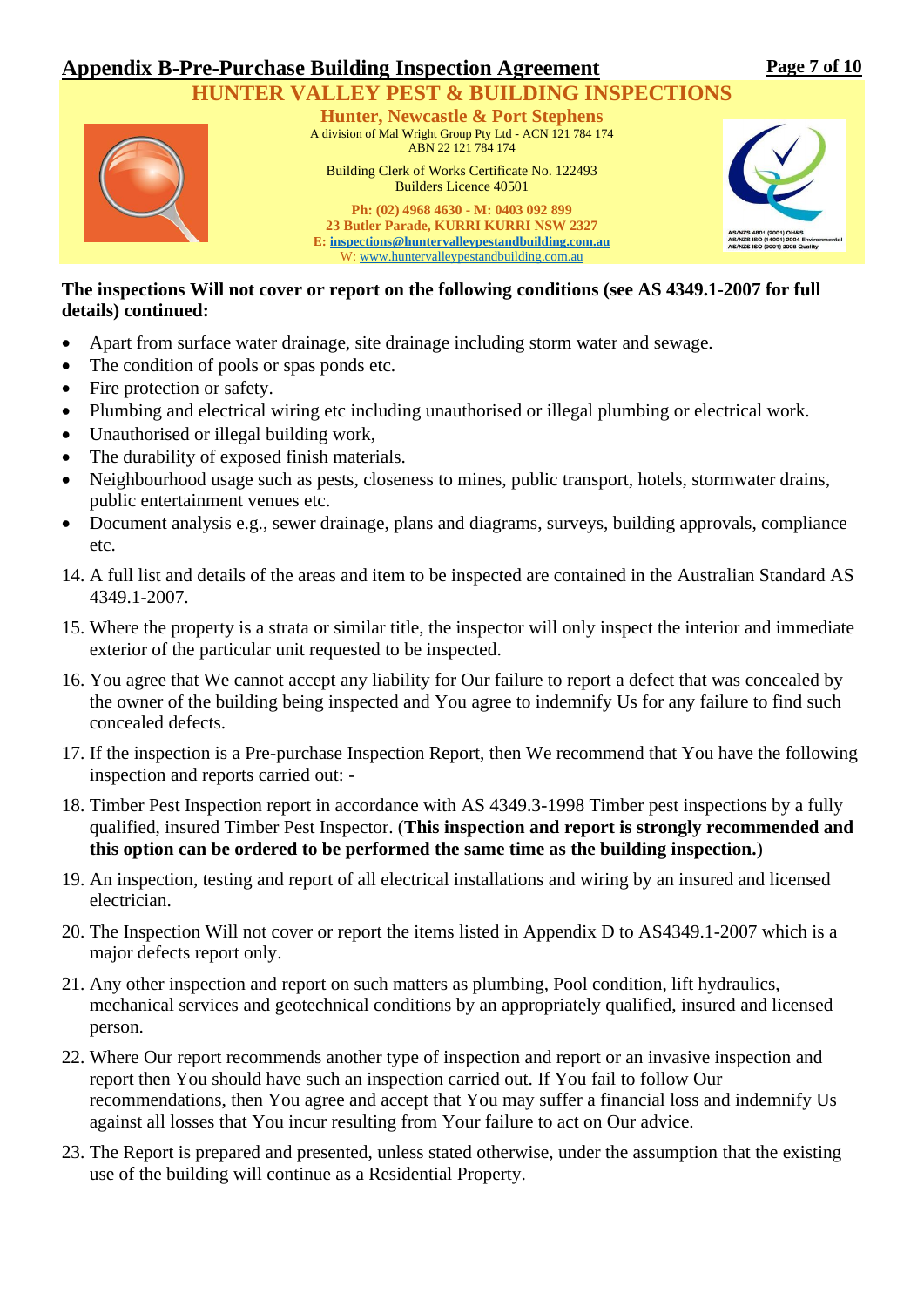## **HUNTER VALLEY PEST & BUILDING INSPECTIONS**



**Hunter, Newcastle & Port Stephens** A division of Mal Wright Group Pty Ltd - ACN 121 784 174 ABN 22 121 784 174 Building Clerk of Works Certificate No. 122493

Builders Licence 40501

**Ph: (02) 4968 4630 - M: 0403 092 899 23 Butler Parade, KURRI KURRI NSW 2327 E[: inspections@huntervalleypestandbuilding.com.au](mailto:inspections@huntervalleypestandbuilding.com.au)** W: [www.huntervalleypestandbuilding.com.au](http://www.huntervalleypestandbuilding.com.au/)



- 24. In the event of a dispute or a claim arising out of, or relating to the inspection or the report, or any alleged negligent act, error or omission on Our part or on the part of the inspector conducting the inspection, either party may give written notice of the dispute or claim to the other party. If the dispute is not resolved within fourteen (14) days from the service of the written notice, then either party may refer the dispute or claim to an independent mediator. The cost shall be met equally by both parties or as agreed as part of the mediation settlement. Should the dispute or claim not be resolved by mediation then one or other of the parties may refer the dispute or claim to the Institute of Arbitrators and Mediators of Australia who will appoint an Arbitrator who will resolve the dispute by arbitration. The Arbitrator will also determine what costs each of the parties are to pay.
- 25. **Acceptable criteria:** The building shall be compared with a building that was constructed in accordance with the generally acceptable practice at the time of construction and which has been maintained such that there has been no significant loss of strength and serviceability.
- 26. **THIRD PARTY DISCLAIMER:** We will not be liable for any loss, damage, cost or expense, whatsoever, suffered or incurred by any Person other than You in connection with the use of the Inspection Report provided pursuant to this agreement by that Person for any purpose or in any way, including the use of this report for any purpose connected with the sale, purchase, or use of the Property or the giving of security over the Property, to the extent permissible by law. The only Person to whom We may be liable and to whom losses arising in contract or tort sustained may be payable by Us is the Client named on the face page of this Agreement.

**Note:** In the ACT under the Civil Law (Sale of Residential Property) Act 2003 and Civil Law (Sale of Residential Property) Regulations 2004 the report resulting from this inspection may be passed to the purchaser as part of the sale process providing it is carried out not more than three months prior to listing and is not more than six months old.

- 27. **Prohibition on the Provision or Sale of the Report:** The Report may not be sold or provided to any other Person without Our express written permission, unless the Client is authorised to do so by Legislation. If We give our permission, it may be subject to conditions such as payment of a further fee by the other Person and agreement from the other Person to comply with this clause. However, We may sell the Report to any other Person although there is no obligation for Us to do so.
- 28. **Release:** You release Us from any and all claims, actions, proceedings, judgments, damages, losses, interest, costs and expenses of whatever nature that the Person may have at any time hereafter arising from the unauthorised provision or sale of the Report by You to a Person without Our express written permission.
- 29. **Indemnity:** You indemnify Us in respect of any and all liability, including all claims, actions, proceedings, judgments, damages, losses, interest, costs and expenses of any nature, which may be incurred by, brought, made or recovered against Us arising directly or indirectly from the unauthorised provision or sale of the Report by You to a Person without Our express written permission.
- 30. **Decking's and/or Verandah:** Where a dwelling has decking's and/or verandahs I recommend the structural integrity and construction be assessed by an engineer or other suitably qualified person is essential; I also recommend inspections of the timber structures are performed by an engineer or other suitably qualified person at least every 12 months. Injury can be cause if a decking or verandah collapses.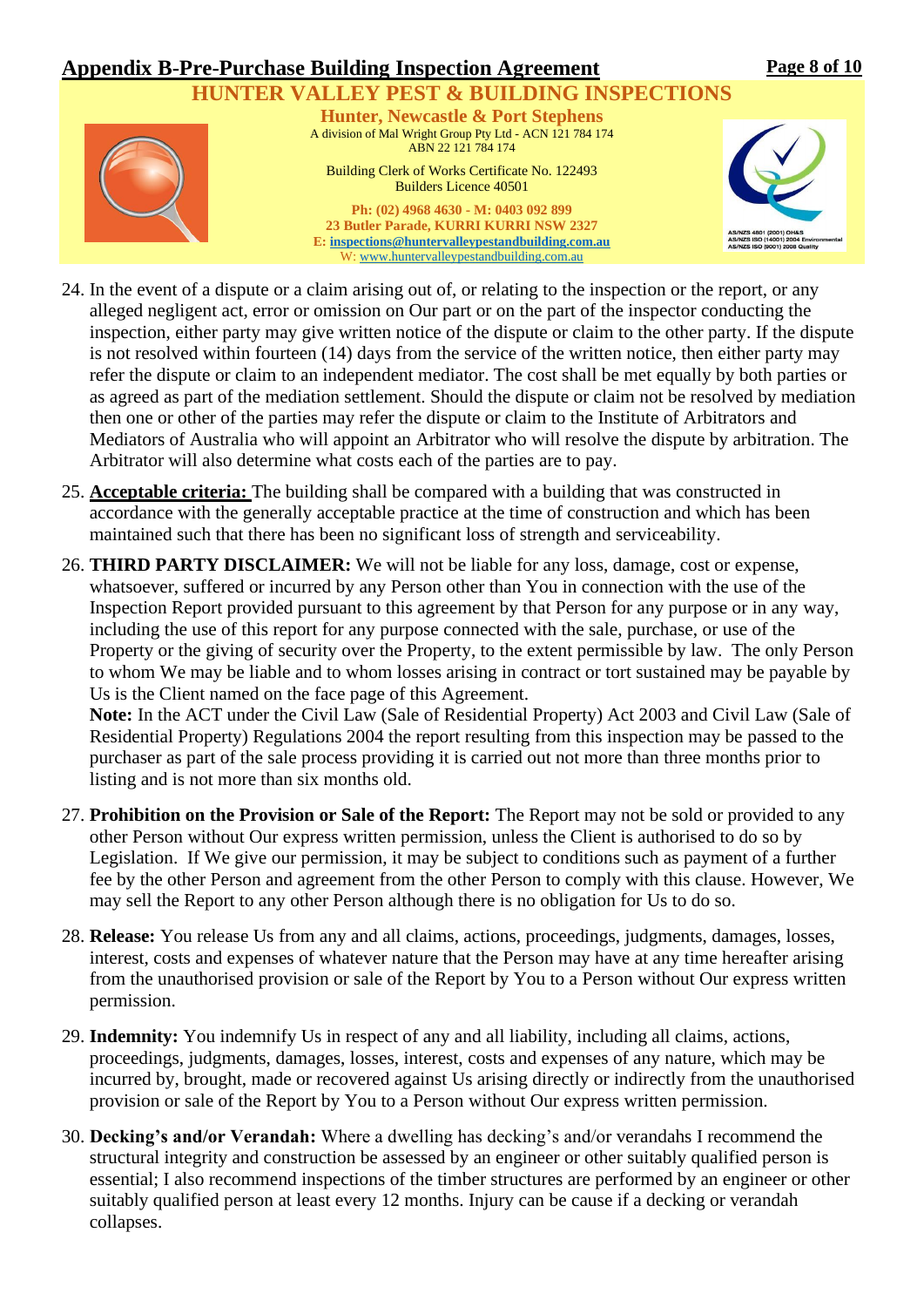

**Page 9 of 10** 

#### **DEFINITIONS:**

You should read and understand the following definitions of words used in this Agreement and the Report. This will help You understand what is involved in a property and building inspection, the difficulties faced by the inspector and the contents of the Report which We will provide You following the Inspection.

**Acceptance Criteria:** The Building shall be compared with a building which was constructed at approximately the same time, using practices which were generally accepted as normal for that time and that the property has received maintenance to ensure that the intended strength and serviceability of the building have not significantly deteriorated over time.

**Access hole (cover)** means a hole in the structure allowing safe entry to an area.

**Accessible area** is any area of the property and structures allowing the inspector safe and reasonable access within the scope of the inspection.

**Building Element** means a part of a building performing a particular function either singularly or in conjunction with other such parts.

**Client** means the person(s) or other legal entity for which the inspection is to be carried out. If ordered by the person(s)'s agent, then it is agreed that the agent represents the person(s) and has the authority to act for and on their behalf. (See also "You/Your" below)

**Defect** means a variation or fault in material or a component or assembled element that deviates from its intended appearance or function.

**Inspector** means the company, partnership or individual named below that You have requested to carry out a Building Inspection and Report. (See also "Our/Us/We" below.)

**Limitation** means any factor that prevents full achievement of the purpose of the inspection.

**Major defect** means a defect of such significance that without correction would not avoid Safety Concerns, loss of the intended practical performance of the building element or an additional decline in the existing condition of the property inspected.

**Minor defect** means a defect which is not a Major Defect.

**Person** means any individual, company, partnership or association who is not a client*.*

**Property** means the structures and boundaries up to thirty (30m) metres from the exterior walls of the main building but within the boundaries of the land on which the main building is erected.

**Report** means the document and any attachments issued to You by Us following Our inspection of the property.

**Structural Inspection means** the inspection shall comprise visual assessment of accessible areas of the property to identify major defects to the building structure and to form an opinion regarding the general condition of the structure of the property. The Report will not include those items noted in Clause A3 of AS 4349.1-2007 e.g., Condition of roof coverings, partition walls, cabinetry, doors, trims, fencing, minor structures, ceiling linings, windows, non-structural & serviceability damp issues, rising damp, condensation etc.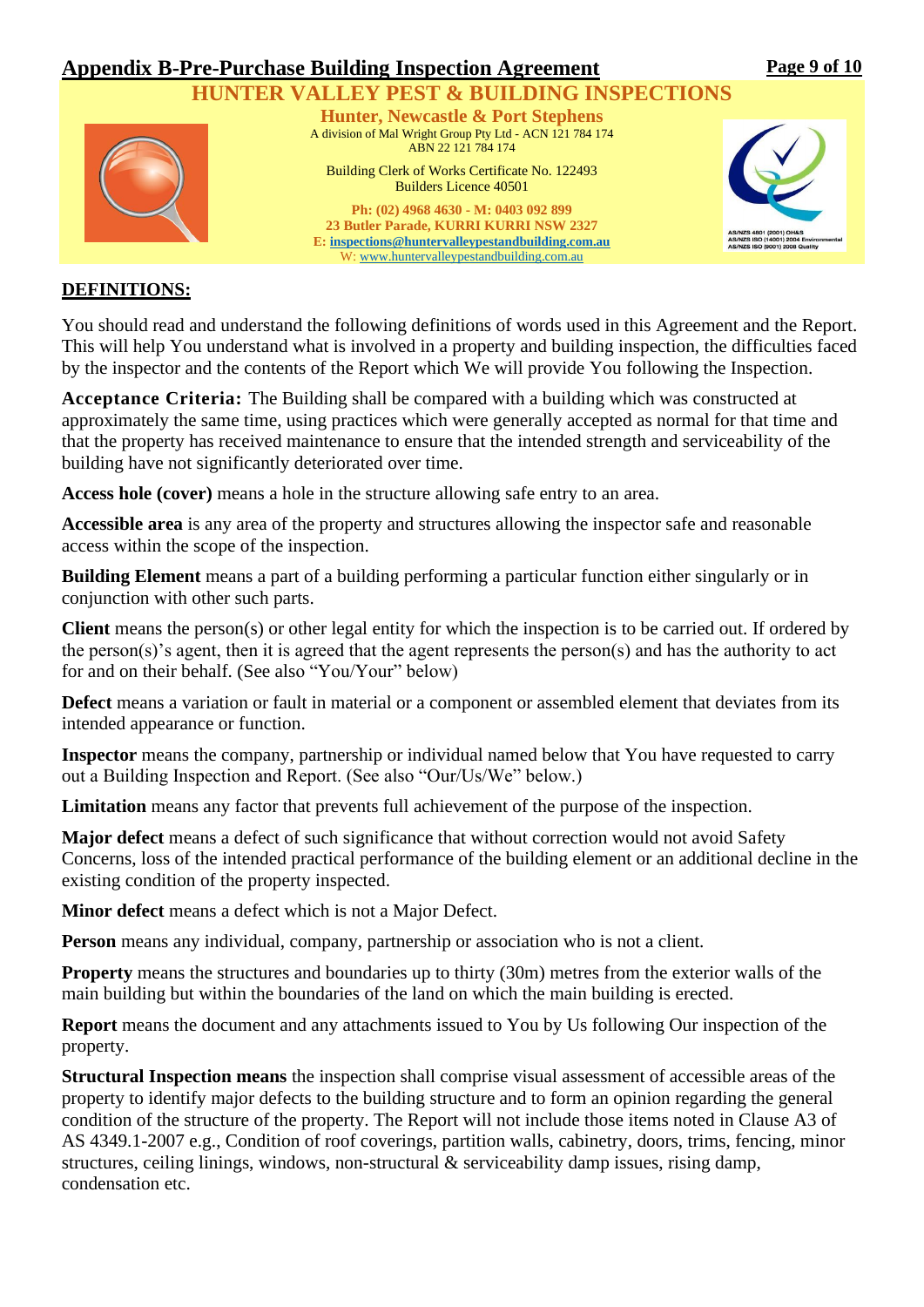

**Page 10 of 10** 

#### **DEFINITIONS: (continued)**

**Safe and Reasonable Access** does not include the use of destructive or invasive inspection methods or moving furniture or stored goods.

The Standard *AS4349.1-2007* provides information concerning safe and reasonable access:

Only areas where reasonable and safe access was available were inspected. Access will not be available where there are safety concerns, or obstructions, or the space available is less than the following:

**SUB-FLOOR** - Access is normally not available where dimensions are less than 500mm x 400mm for the access hole and less than 400mm of crawl space beneath the lowest bearer or less than 500mm beneath the lowest part of any concrete floor. Pooling water in the sub-floor is not considered a safe crawl space.

**ROOF VOID –** the dimensions of the access hole must be at least 500mm x 400mm, and, reachable by a 3.6M ladder, and that there is at least 600mm x 600mm of space to crawl. Narrow roof framing openings is not considered a safe crawl space.

**ROOF EXTERIOR –** must be safely accessible by a 3.6M ladder placed at ground level with the ladder to extend 1 metre past the roof line.

Reasonable access does not include the use of destructive or invasive inspection methods. Nor does reasonable access include cutting or making access traps or moving heavy furniture or stored goods.

**SAFE ACCESS -** Is at the inspector's discretion and will take into account conditions existing on the property at the time of the inspection.

**Our/Us/We** means the company, partnership or individual named below that You have requested to carry out the property inspection and report.

You/Your means the party identified on the face page of this agreement as the Client, and where more than one party all such parties jointly and severally, together with any agent of that party.

**Safe and Reasonable Access** does not include the use of destructive or invasive inspection methods or moving furniture or stored goods. The Standard defines the extent of safe and reasonable access as follows: **"**The extent of accessible areas shall be determined by the inspector at the time of inspection, based on the conditions encountered at the time of the inspection. The inspector shall also determine whether sufficient space is available to allow safe access. The inspection shall include only accessible areas and areas that are within the inspector's line of sight and close enough to enable reasonable appraisal.**"**